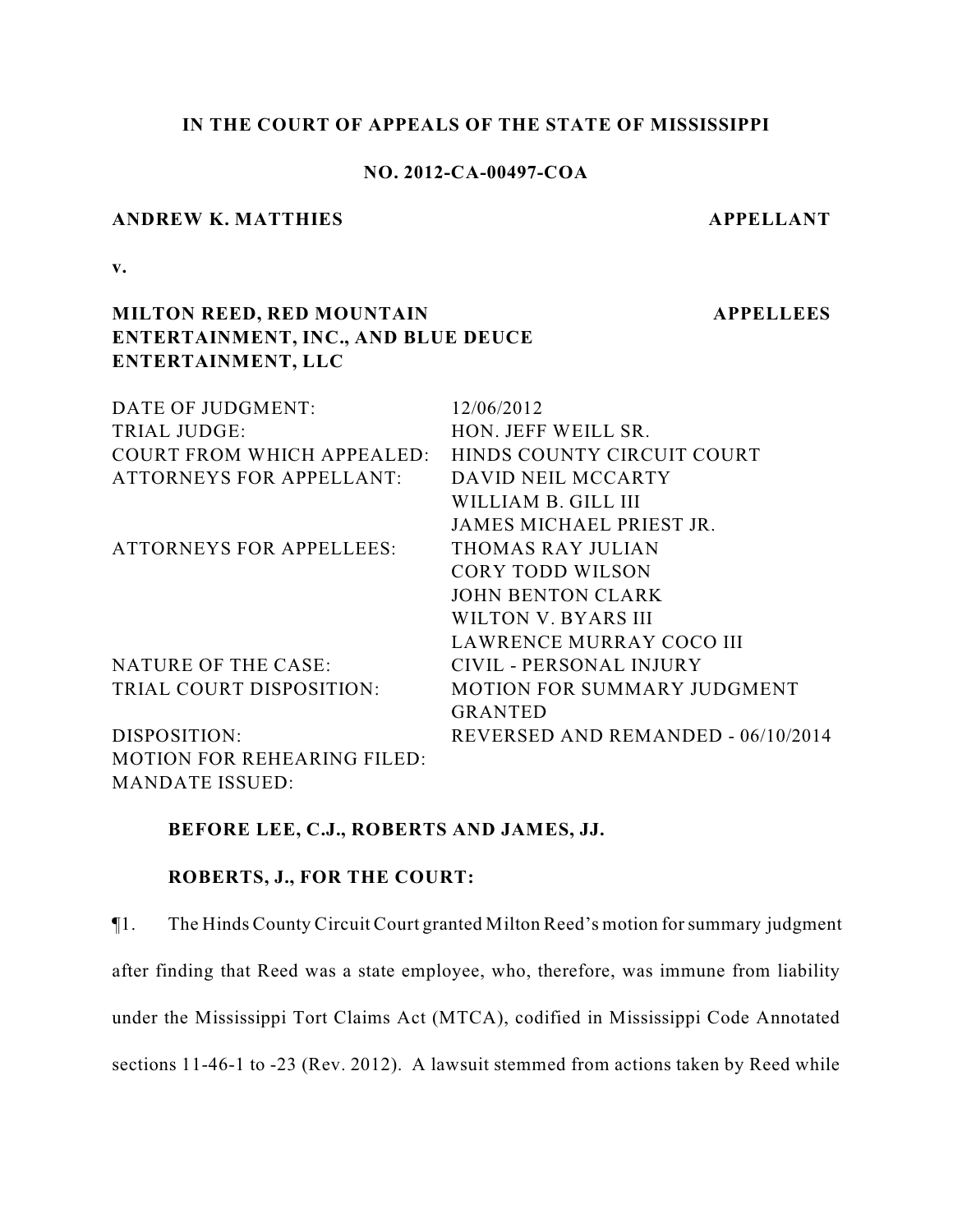providing security at an event on the Mississippi Fairgrounds, which resulted in an injury to Dr. Andrew Matthies. Due to the circuit court's finding that Reed was an employee of Mississippi at the time of the incident, the circuit court also granted Red Mountain Entertainment Inc.'s and Blue Deuce Entertainment LLC's motions for summary judgment, as they could not be vicariously liable for Reed's actions if he was not their employee. Dr. Matthies appealed, and, after a de novo review, we reverse and remand this case for trial. Determinations of Reed's employer and his employment status at the event were genuine issues of material fact not appropriate for disposition on summary judgment.

#### **FACTS AND PROCEDURAL HISTORY**

¶2. On May 3, 2008, Dr. Matthies attended the Miller Lite Crawfish Boil held on the Mississippi Fairgrounds in Jackson, Mississippi. The crawfish boil was a production of Red Mountain and Blue Deuce, which both entered into a contract with the Mississippi State Fair Commission to hold the crawfish boil and concerts on the fairgrounds.

¶3. The events that led to Dr. Matthies removal from the crowd are disputed; however, there is no dispute that Reed escorted an intoxicated Dr. Matthies to an exit gate. Reed pushed Dr. Matthies out of the gate, and Dr. Matthies fell, injuring his shoulder, wrist, and jaw. His shoulder injury required surgery. Dr. Matthies also received cuts and bruises on his hands and face from his fall. According to Dr. Matthies, Reed was negligent in shoving Dr. Matthies out of the gate and onto the ground, where he landed face first on concrete. Dr. Matthies was treated briefly by on-site paramedics, but he was not cooperative with them. He returned to the crawfish boil, where he was again escorted from the event, this time without incident.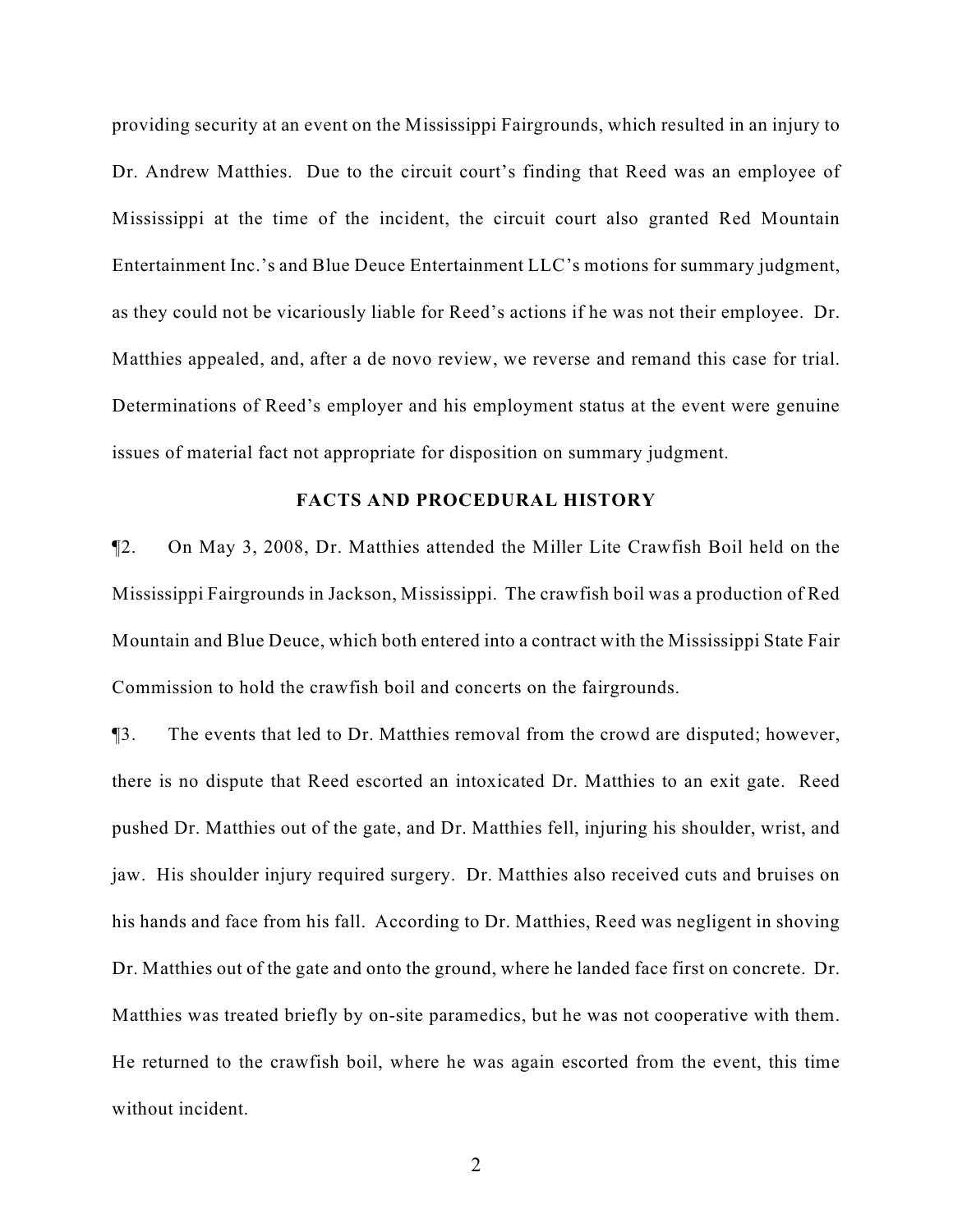¶4. Dr. Matthies filed his initial complaint on April 29, 2009, based on the injuries he allegedly received when he was shoved out of the gate by Reed. His complaint was amended in November 2009 to add Reed as a defendant. It was again amended on March 15, 2010. In his third, and final, amended complaint filed on December 7, 2010, Dr. Matthies named Red Mountain, Blue Deuce, the Fair Commission, the State of Mississippi by and through the Fair Commission, and Reed as defendants. His complaint alleged negligence against all defendants and the vicarious liability of Red Mountain, Blue Deuce, and the Fair Commission.

¶5. The Fair Commission moved for summary judgment, and, while acknowledging that Reed's employment status was disputed, the circuit court granted the motion on April 18, 2011. The circuit court found that "for the purposes of the summary judgment motion, the Fair Commission treat[ed] Reed as its employee." The Fair Commission was immune from liability pursuant to the MTCA. Reed filed his motion for summary judgment on November 21, 2011, and asserted that he was immune under the MTCA because he was an employee of the state and within the scope of his employment at the time of the incident. Further, his conduct involved an element of choice or judgment affecting social policy. Red Mountain and Blue Deuce filed their motion for summary judgment on October 23, 2012, on the ground that if Reed was a state employee, they could not be vicariously liable for his conduct since he was not their employee.

¶6. The circuit court entered its order granting Reed's motion for summary judgment on December 6, 2012. In its order, the circuit court found that the Fair Commission was Reed's employer because the Fair Commission "maintained ultimate control over the fairgrounds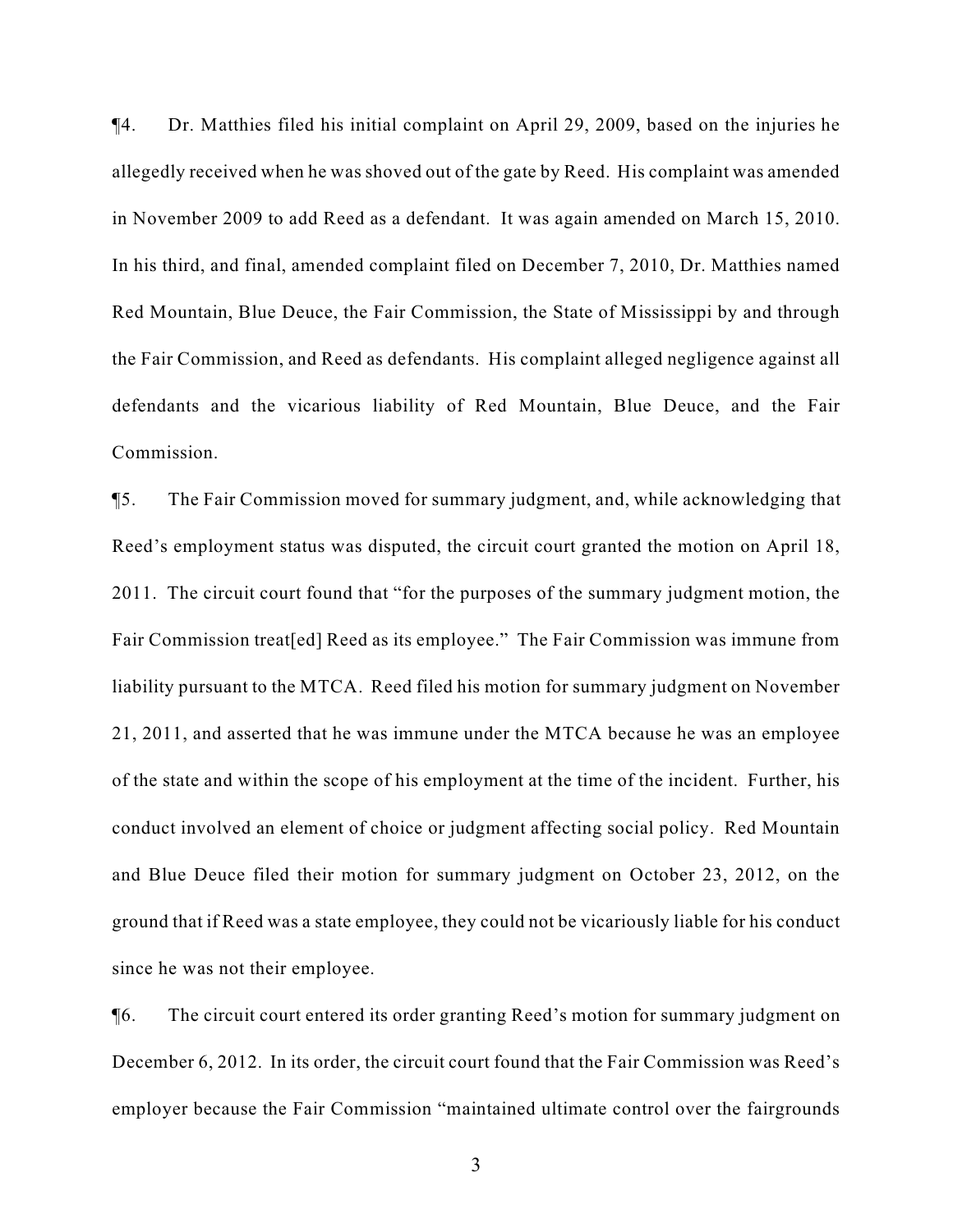and over Reed, as the Fair Commission's security employee for the [crawfish boil]." Further, the circuit court found that "[w]hile the testimony of various witnesses may have differed regarding Reed's employment, . . . no genuine issue of fact exists when considering Reed's employment status in tandem with [the] applicable Mississippi law." Because Reed was an employee of the state, he was immune under the MTCA. The circuit court also granted Red Mountain and Blue Deuce's motion for summary judgment because they could not be vicariously liable for Reed's conduct.

¶7. Dr. Matthies appealed the circuit court's judgment and asks this Court to determine whether "a [s]ecurity [g]uard at a [c]oncert [is] a [s]tate [e]mployee for [p]urposes of [i]mmunity[.]"

#### **ANALYSIS**

¶8. We review a circuit court's decision to grant or deny a motion for summary judgment using the de novo standard, and the evidence will be considered in the light most favorable to the nonmoving party. *Webb v. Imperial Palace of Miss. LLC*, 76 So. 3d 759, 759-60 (¶3) (Miss. Ct. App. 2011). Mississippi Rule of Civil Procedure 56(c) provides: "The judgment sought shall be rendered . . . if the pleadings, depositions, answers to interrogatories and admissions on file, together with the affidavits, if any, show that there is no genuine issue as to any material fact and that the moving party is entitled to a judgment as a matter of law." ¶9. Reed's motion for summary judgment was granted following the circuit court's determination that he was an employee of the state and immune under the MTCA; therefore, who Reed's employer was at the crawfish boil is central to this case. If he is not a state employee, then Reed, Blue Deuce, and Red Mountain may be liable for Dr. Matthies's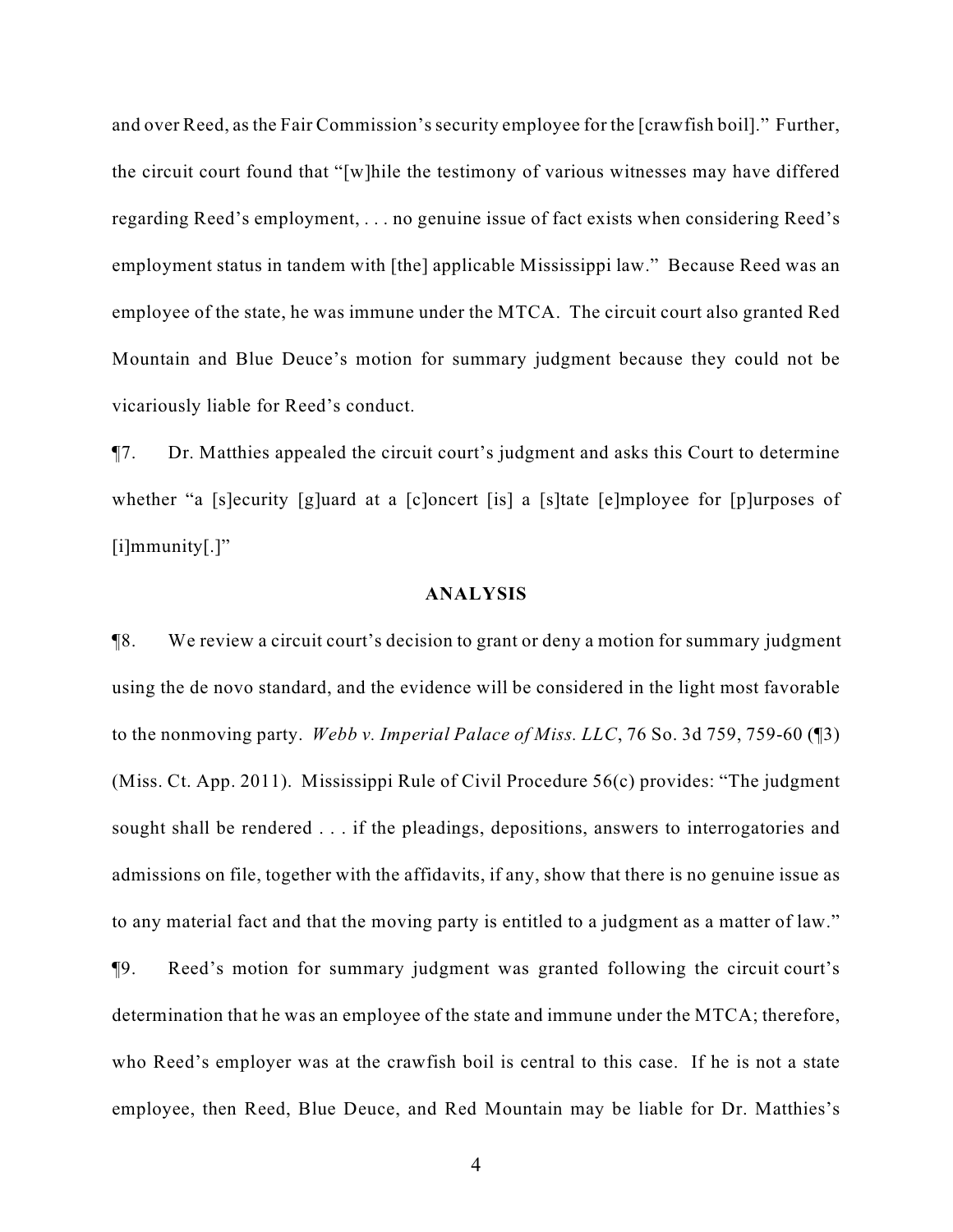injuries. But, if Reed is a state employee, as he asserts and the circuit court found, he could be protected from liability by the MTCA, and the promoters would not be liable.

¶10. Blue Deuce and Red Mountain entered into a contract with the Fair Commission to rent the fairgrounds for the crawfish boil and concert. The contract contained the following provision: "The operational control of the facilities shall, at all times, rest with the . . . Fair Commission management. The Fair Commission Director shall make all final decisions relating to the use of the facilities and personnel." Another provision provided that "[t]he Hinds County Sheriff's Department will work the event and will be paid for by the organization renting the space. The number of deputies will be mutually agreed upon by the promoter and the . . . Fair Commission . . . ." Ogden Wilburn, director of security for the Fair Commission, was responsible for coordinating the uniformed deputies from the Hinds County Sheriff's Department as well as the additional security, known as t-shirt security. Wilburn stated in his deposition that he was working for Blue Deuce at the crawfish boil and was not in his capacity as an employee of the Fair Commission when working the event because it was an after-hours event. Further, Wilburn testified that even if an event is on the fairgrounds, if it is not paid for by the state, it is not considered a Fair Commission event. Wilburn paid the security officers in cash from Blue Deuce and Red Mountain's proceeds from the box office; however, he personally was paid in compensation time. Wilburn was asked at his deposition: "But there's no doubt that Milton Reed was employed to work this crawfish boil?" Wilburn responded: "By the promoter[s (Blue Deuce and Red Mountain)]." Lastly, he explained that Tony Joachim, head of productions at Blue Deuce, was at the top of the chain of command when it came to security at the crawfish boil.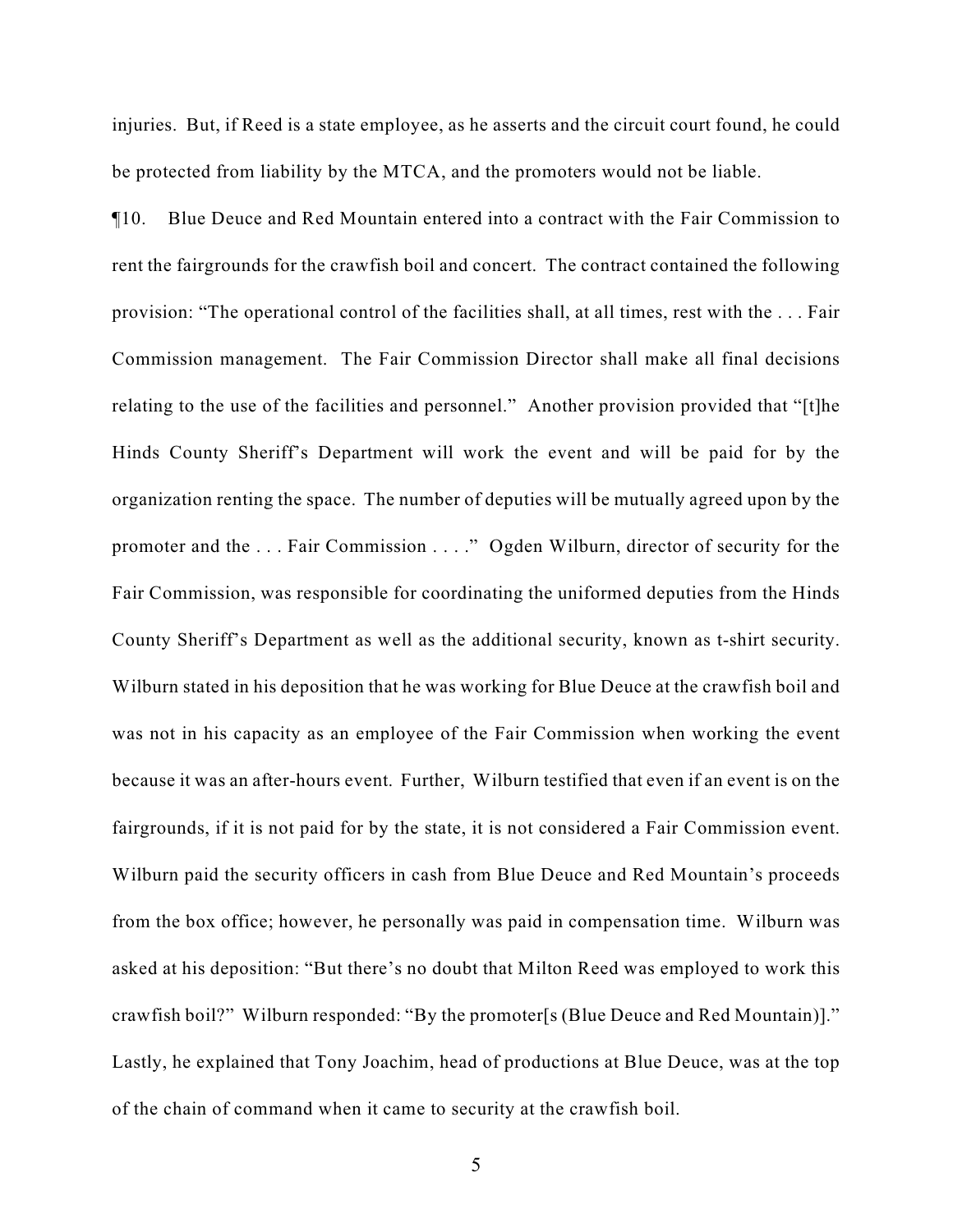¶11. According to Reed's deposition, he first claimed he was employed by the Fair Commission, but he later stated he was not sure who he was working for at the time. Reed was paid in cash from the proceeds of the box office by Wilburn. Ken Magee, another security officer at the crawfish boil, submitted an affidavit and reiterated Wilburn's statement that security officers were working for the promoters and that they "worked under the direction of Tony Joachim," who was with Blue Deuce. Joachim told them "how many tshirt security officers he wanted and where he wanted them . . . . He told us where all the access points would be at the event. We worked under the direction of [Joachim]." Magee testified that Wilburn paid the security officers in cash out of the box office, and he explained:

There are occasions when we work events at the [fairgrounds] where we actually work for the [Fair Commission]. We are considered independent contractors when we are working for the [Fair Commission]. An example of this type [of] event would be the Mississippi State Fair. We are paid by the Fair Commission through the Mississippi Department of Finance and Administration by direct deposit. We are never paid cash by the [Fair Commission].

Jake Hutchins, the deputy director of the Fair Commission, submitted an affidavit, which confirmed Magee's statement that state employees are only paid by check, direct deposit, or compensation time; they are never paid in cash. Paul Stegall, safety officer with the Fair Commission, testified during his deposition that he was not sure who paid the security officers, but he imagined that the promoters paid them.

¶12. However, Russell Doussan with Blue Deuce testified in his deposition that the Fair Commission was responsible for hiring and actually paying the security officers, and that Reed was an employee of the Fair Commission.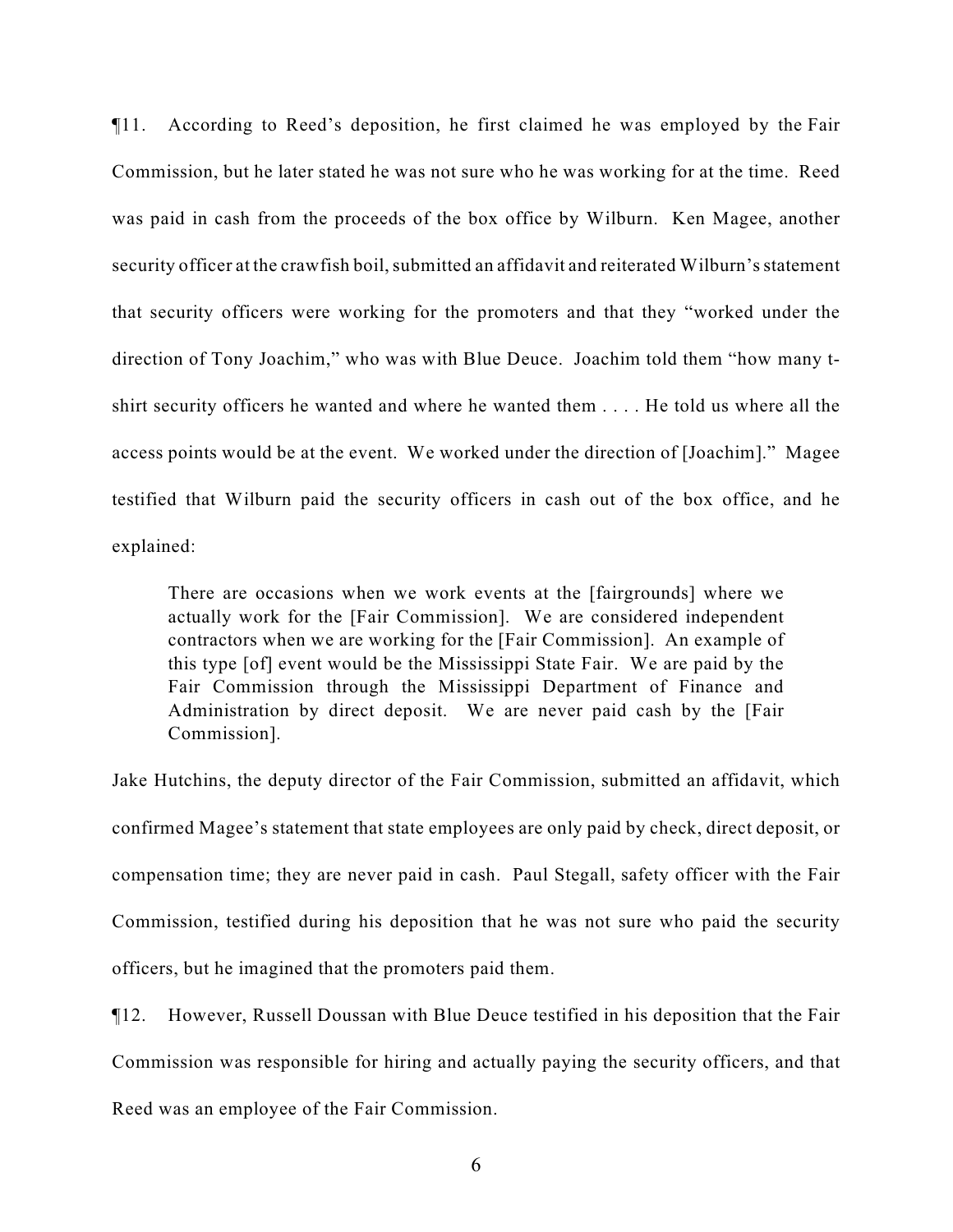¶13. "Where doubt exists as to whether there is a genuine issue of material fact, the trial judge should err on the side of denying the motion and permitting a full trial on the merits." *Ellis v. Powe*, 645 So. 2d 947, 950 (Miss. 1994). "Issues of fact sufficient to require denial of a motion for summary judgment obviously are present where one party swears to one version of the matter in issue and another says the opposite." *Mantachie Natural Gas Dist. v. Miss. Valley Gas Co.*, 594 So. 2d 1170, 1172 (Miss. 1992) (citation omitted). The general factors to be considered in determining employee/independent-contractor status are delineated in *Richardson v. APAC–Mississippi Inc.*, 631 So. 2d 143, 148-50 (Miss. 1994).

These factors are:

Whether the principal master has the power to terminate the contract at will; whether he has the power to fix the price in payment for the work, or vitally controls the manner and time of payment; whether he furnishes the means and appliances for the work; whether he has control of the premises; whether he furnishes the materials upon which the work is done and receives the output thereof, the contractor dealing with no other person in respect to the output; whether he has the right to prescribe and furnish the details of the kind and character of work to be done; whether he has the right to supervise and inspect the work during the course of the employment; whether he has the right to direct the details of the manner in which the work is to be done; whether he has the right to employ and discharge the subemployees and to fix their compensation; and whether he is obliged to pay the wages of said employees.

*Id.* at 148-49. *Richardson* also added an additional factor "to see if public policy should permit the transformation of an ordinarily employer/employee relationship into that of an independent contractor." *Id.* at 150. Historically the primary factor has been the degree of control by the principal. *Sun Vista Inc. v. Miss. Dep't of Emp't Sec.*, 52 So. 3d 1262, 1267 (¶12) (Miss. Ct. App. 2011) (citation omitted).

¶14. As was outlined above, there is much confusion and contradiction as to who employed